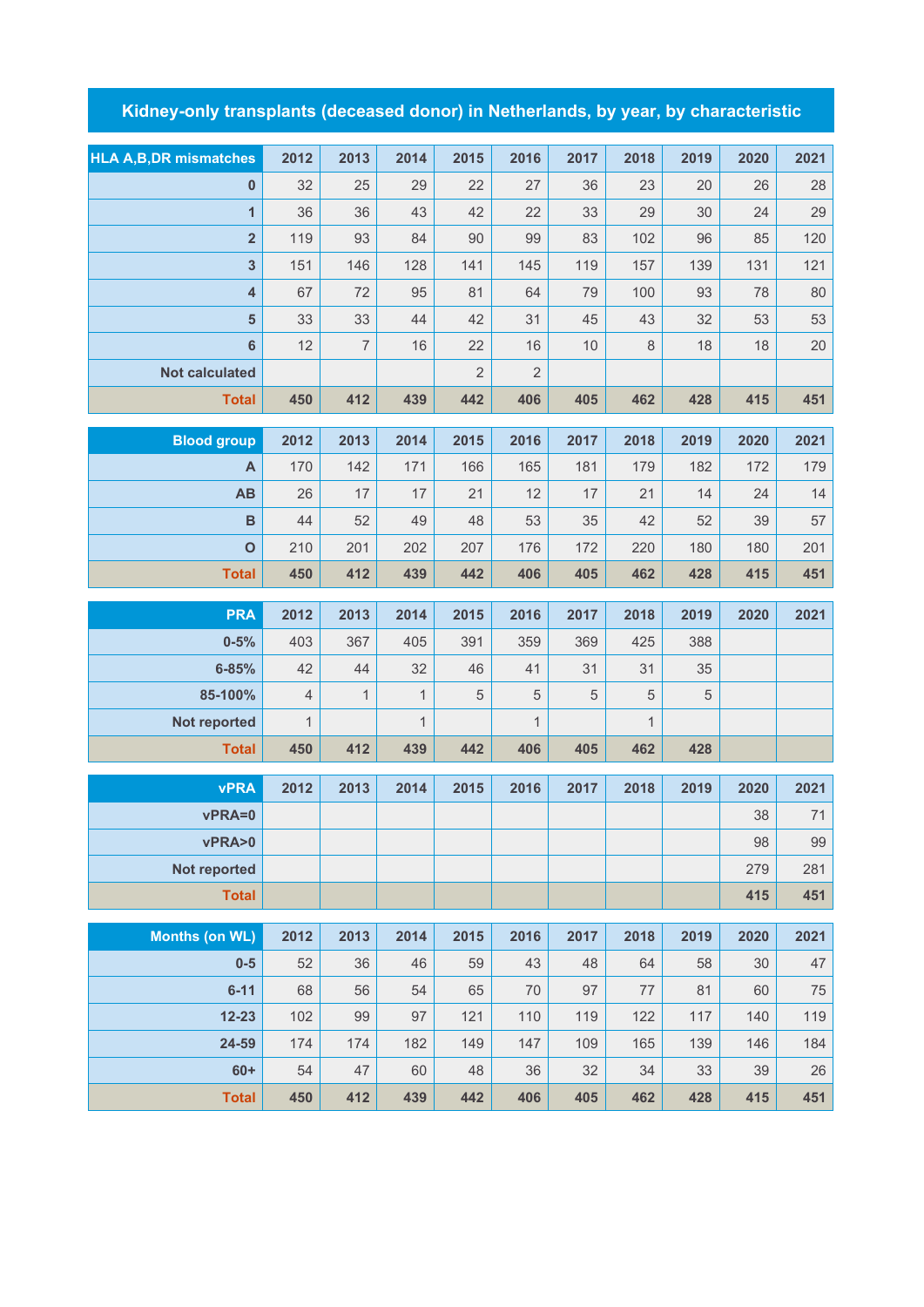| <b>Months (on dialysis)</b> | 2012           | 2013       | 2014           | 2015         | 2016           | 2017       | 2018           | 2019           | 2020       | 2021                      |
|-----------------------------|----------------|------------|----------------|--------------|----------------|------------|----------------|----------------|------------|---------------------------|
| <b>Pre-emptive</b>          | 17             | 18         | 23             | 19           | 42             | 33         | 53             | 38             | 31         | 36                        |
| $0-5$                       | 6              | 5          | 10             | 11           | 8              | 14         | 15             | 12             | 18         | 13                        |
| $6 - 11$                    | 20             | 15         | 30             | 24           | 27             | 23         | 32             | 31             | 26         | 42                        |
| $12 - 23$                   | 78             | 69         | 61             | 84           | 87             | 109        | 105            | 134            | 111        | 77                        |
| 24-59                       | 238            | 216        | 218            | 230          | 178            | 167        | 209            | 157            | 173        | 224                       |
| $60+$                       | 91             | 89         | 97             | 74           | 64             | 59         | 48             | 56             | 56         | 59                        |
| <b>Total</b>                | 450            | 412        | 439            | 442          | 406            | 405        | 462            | 428            | 415        | 451                       |
| <b>Sequence</b>             | 2012           | 2013       | 2014           | 2015         | 2016           | 2017       | 2018           | 2019           | 2020       | 2021                      |
| <b>First</b>                | 374            | 350        | 384            | 363          | 322            | 339        | 376            | 353            | 339        | 375                       |
| <b>Repeat</b>               | 76             | 62         | 55             | 79           | 84             | 66         | 86             | 75             | 76         | 76                        |
| <b>Total</b>                | 450            | 412        | 439            | 442          | 406            | 405        | 462            | 428            | 415        | 451                       |
|                             |                |            |                |              |                |            |                |                |            |                           |
| <b>Recipient age</b>        | 2012           | 2013       | 2014           | 2015         | 2016           | 2017       | 2018           | 2019           | 2020       | 2021                      |
| $0 - 15$                    | 10             | 4          | $\overline{4}$ | $\,6\,$      | $\overline{4}$ | 6          | 10             | 6<br>144       | 3          | $\ensuremath{\mathsf{3}}$ |
| 16-55                       | 177            | 177        | 178            | 171          | 175            | 138        | 163            |                | 146        | 155                       |
| 56-64                       | 123            | 100        | 113            | 103          | 102            | 100        | 123            | 104            | 103        | 103                       |
| $65+$<br><b>Total</b>       | 140<br>450     | 131<br>412 | 144<br>439     | 162<br>442   | 125<br>406     | 161<br>405 | 166<br>462     | 174<br>428     | 163<br>415 | 190<br>451                |
|                             |                |            |                |              |                |            |                |                |            |                           |
| <b>Allocation type</b>      | 2012           | 2013       | 2014           | 2015         | 2016           | 2017       | 2018           | 2019           | 2020       | 2021                      |
| <b>Rescue</b>               | 36             | 41         | 39             | 23           | 32             | 43         | 46             | 30             | 43         | 46                        |
| <b>Standard</b>             | 414            | 371        | 400            | 419          | 374            | 362        | 416            | 398            | 372        | 405                       |
| <b>Total</b>                | 450            | 412        | 439            | 442          | 406            | 405        | 462            | 428            | 415        | 451                       |
| <b>Allocation program</b>   |                |            |                |              |                |            |                |                |            |                           |
| (all donors)                | 2012           | 2013       | 2014           | 2015         | 2016           | 2017       | 2018           | 2019           | 2020       | 2021                      |
| <b>ETKAS</b>                | 310            | 285        | 304            | 304          | 282            | 265        | 286            | 264            | 251        | 283                       |
| <b>ESP</b>                  | 84             | 67         | 78             | 91           | 62             | 83         | 94             | 115            | 101        | 103                       |
| AM                          | 20             | 19         | 18             | 24           | 30             | 14         | 36             | 19             | 20         | 19                        |
| <b>Rescue</b>               | 36             | 41         | 39             | 23           | 32             | 43         | 46             | 30             | 43         | 46                        |
| <b>Total</b>                | 450            | 412        | 439            | 442          | 406            | 405        | 462            | 428            | 415        | 451                       |
| <b>Allocation program</b>   | 2012           | 2013       | 2014           | 2015         | 2016           | 2017       | 2018           | 2019           | 2020       | 2021                      |
| $(donors 65+)$              | $\overline{4}$ | 8          |                | 10           |                |            | 12             |                | 14         |                           |
| <b>ETKAS</b><br><b>ESP</b>  | 84             | 67         | 8<br>78        | 91           | 9<br>62        | 6<br>83    | 94             | 5<br>115       | 101        | 3<br>103                  |
| AM                          | $\mathbf{1}$   |            |                | $\mathbf{1}$ | $\mathbf{1}$   |            | $\overline{2}$ | $\overline{2}$ |            |                           |
| <b>Rescue</b>               | 10             | 8          | 8              | $\sqrt{4}$   | $\sqrt{5}$     | 11         | 18             | 11             | 12         | 17                        |
| <b>Total</b>                | 99             | 83         | 94             | 106          | 77             | 100        | 126            | 133            | 127        | 123                       |
|                             |                |            |                |              |                |            |                |                |            |                           |